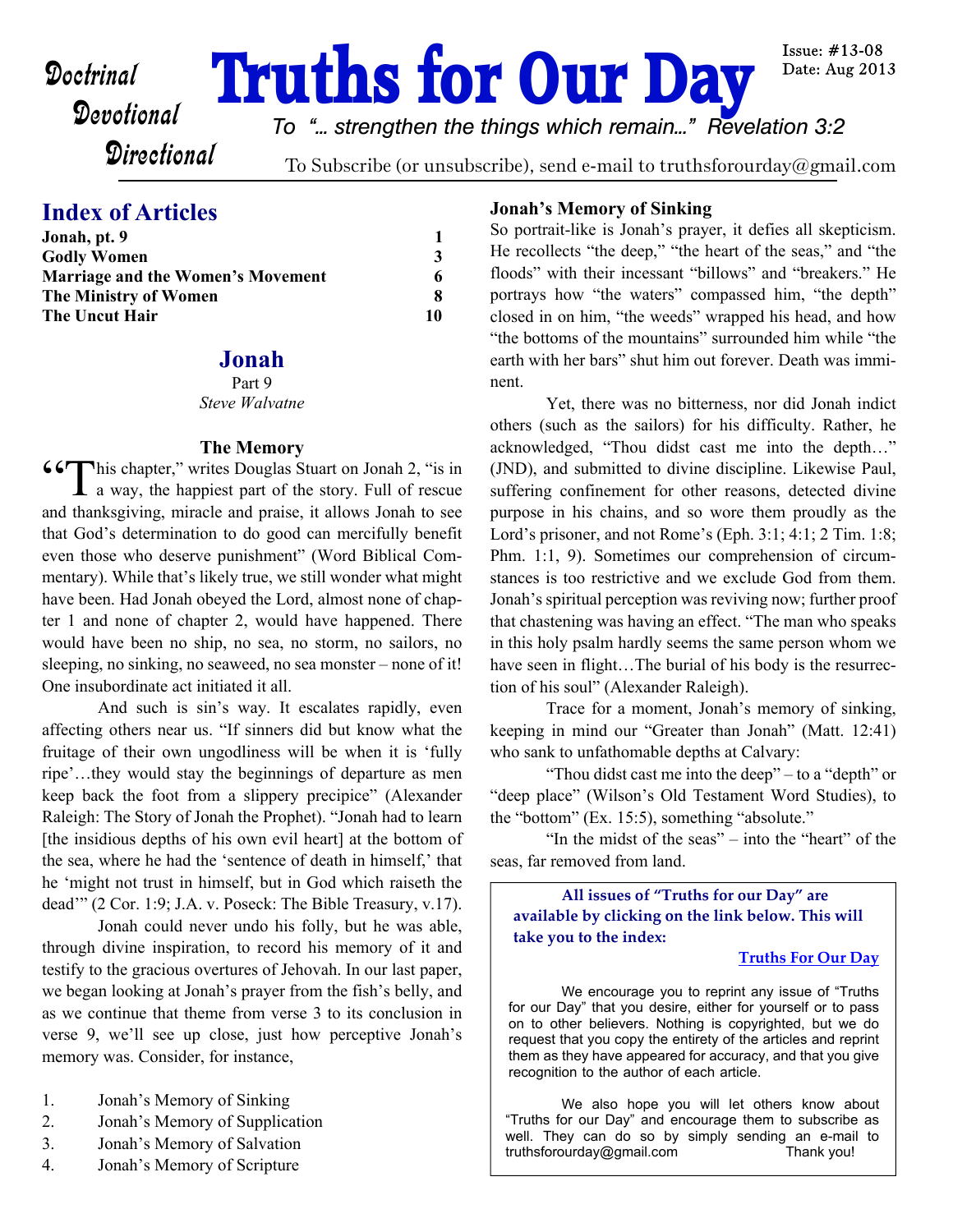"And the floods compassed me about" – the floods, an "impetuous current which sweeps along in the midst of the ocean, when even no breath of air stirs its surface" (R. Waldo Sibthorp: Lectures on the Book of Jonah) – such "besieged" or "surrounded" him.

"All Thy billows and waves passed over me" – Thy "breakers" and Thy "billows" "washed over me." "'Billows' proceed from a more violent motion…and are attended with no little roar" (John Trusler: The Difference between Words Esteemed Synonymous in the English Language).

"I am cast out of Thy sight" – "driven out" or "expelled from Thy Presence" (Spurrell's Translation) – from Jehovah's "favorable regard…a just retribution on one who had fled 'from the presence of the Lord' (Jon. 1:3)" (Jamieson-Fausset-Brown: Bible Commentary).

"The waters compassed me about, even to the soul" – the waters "engulfed me up to my neck" (NET Bible) or "person" (Spurrell), meaning, says Sibthorp, that Jonah "endured the horror, and perhaps something of the agonies of suffocation."

"The depth closed me round about" – the depth "swirled" or "rolled round me" (Moffatt's Translation); "the roaring deep enveloped me" (Rotherham: The Emphasized Bible).

"The weeds were wrapped about my head" – seaweed "clothed" (Spurrell) my head – "a gruesome turban, with which he was about to enter the land from which no wanderer returns" (Julius Bewer: The International Critical Commentary).

"I went down to the bottoms of the mountains" – to the "extremities," "foundations," or "cuttings off" (Newberry) of the mountains.

"The earth with her bars was about me for ever" – her bars "shut behind me" (Moffatt) or "barred me in forever" (NET Bible). "I have gone down to a land, the bars of which are everlastingly fixed" (The Septuagint: Charles Thomson).

# **Jonah's Memory of Supplication**

"When my soul fainted within me I remembered the Lord: and my prayer came in unto Thee, into Thine holy temple" (v.7). As his life "languished," Jonah "remembered" Jehovah. Though traumatic, heaven's roadblock had spared the prophet untold regret, causing supplications to flow again. And his prayer was heard, for no location is too remote for God. Yet, how different it was for the Lamb of God, who in the darkness cried, "My God, my God, why hast Thou forsaken Me?" (Matt. 27:46)!

 Jonah praised Jehovah for heeding his prayer – It "came in unto Thee, into Thine holy temple." Jerusalem's temple bespoke the Lord's presence among His people. To "look towards" it (v.4), originated with Solomon in 1 Kings 8:29, 30, 48. Jonah linked the Person with the Place. Some profess to prize the Person, but then slight the Place, when God's desire is that His people gather in local companies where His Lordship is acknowledged. To disregard such gatherings is to disobey God's Word as Jonah did when fleeing to Tarshish. The prophet's restoration revived not only his delight in Jehovah, but in Jehovah's dwelling.

 His confidence revived too (v.6), "Yet hast Thou brought up my life from corruption, O Lord my God." Deliverance from "corruption" or a "pit" (JND, RV, etc.) – "especially as a trap" (Strong's Greek-Hebrew Dictionary) – signified complete restoration in Jonah's mind. It established hope and hope, confidence. When saints stray, they grow fearful, looking "this way and that way" lest they be discovered (Ex. 2:12). Jonah experienced unimpeded peace now and owned Jehovah as "my" God – an endearing term – and "most powerful antidote to despondency" (George Young: Lectures on the Book of Jonah).

# **Jonah's Memory of Salvation**

"They that observe lying vanities," or "give place" to "useless falsehoods," said Jonah, "forsake their own mercy" or "welfare" (Spurrell). Heathen idols fit this category. Acceptance of them rather than God, relinquishes any possibility of mercy. "To forsake Jehovah the fountain of mercy and choose instead deceitful and useless vanities is utter folly indeed. Of what good would lying vanities have been to Jonah in his distress?" (Jim Flanigan: What the Bible Teaches: Jonah).

"But I will sacrifice unto Thee with the voice of thanksgiving…" Let deluded individuals esteem if they will, the worthless images of silver and gold, of brass, iron, wood, and stone, "which see not, nor hear, nor know" (Dan. 5:23), but Jonah disdained them. Enlightened souls require reality and the prophet was determined ("I will") to lift his voice in praise to the one and only God. That "praise" would lead to the "paying" or "rendering" of his vows, but he obviously couldn't pay them from the fish's belly. His was a note of anticipation. He looked forward to a time when things would be made right.

Then, with his heart "indicting a good matter" (Ps. 45:1), Jonah made one last, memorable pronouncement, recognizing the Source of divine blessing – "Salvation is of the Lord." In our day, most of Christendom (like heathen idolatry) tries to usurp this truth by manufacturing salvation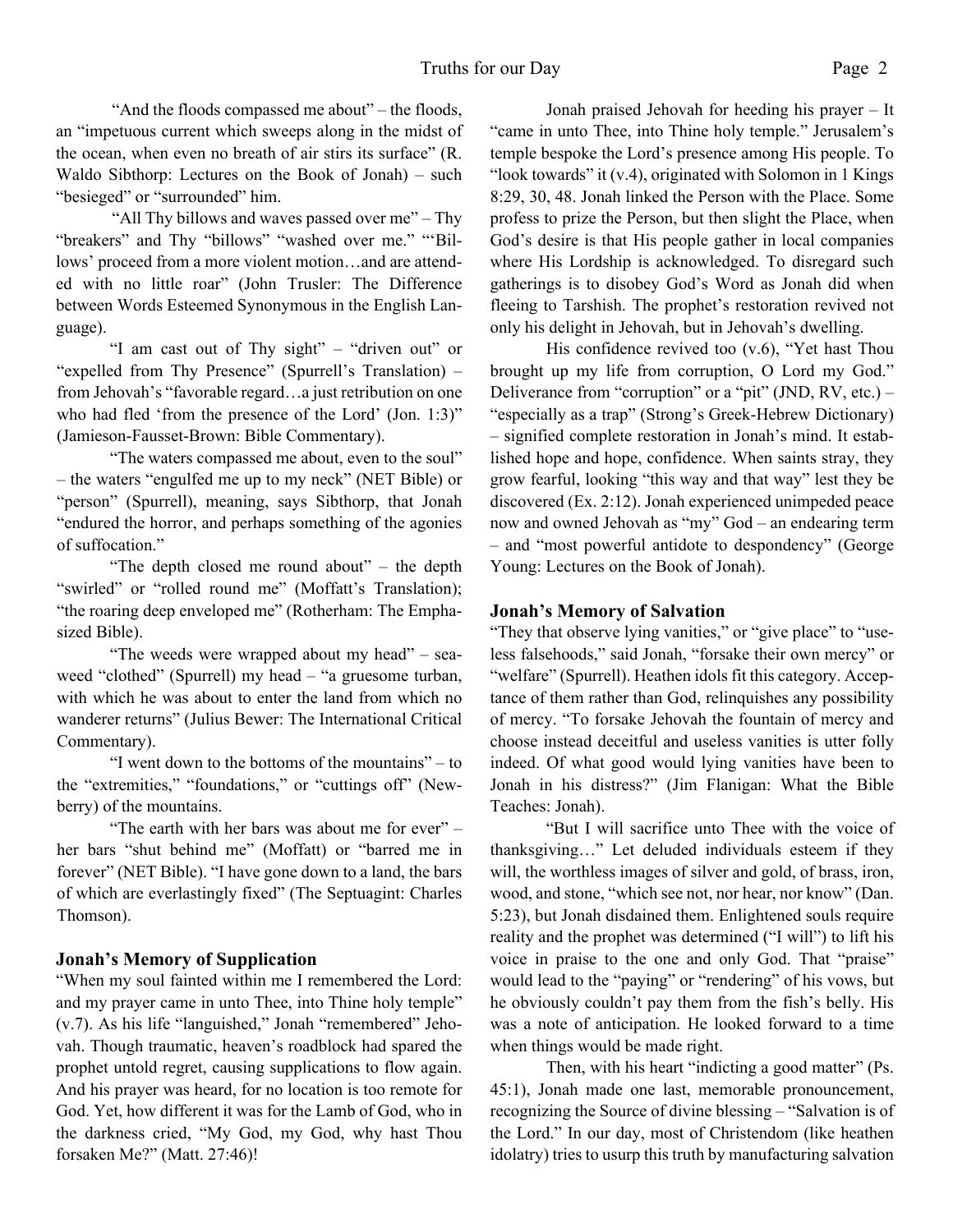apart from God. May the Lord preserve us! It's possible Jonah's words echoed throughout the inner chambers of that great creature, just as they have through centuries since, from saint and sinner alike!

> Shout it brightly through the gloom When the heart for mercy craves; Sing in triumph o'er the tomb: Jesus saves! Jesus saves!

> > Priscilla Owens

Writes T.T. Perowne: "This point [being] reached, Jonah's punishment has done its work, his discipline is at an end" (Obadiah and Jonah).

## **Jonah's Memory of Scripture**

In closing, we must mention Jonah's frequent use of Scripture. The prophet clearly loved God's Word, especially the Psalms, for references to them are constant in his prayer. Deep in the darkness of the fish's belly, Jonah had no scroll or any way of seeing one, meaning his words must have come from a mind steeped in Scripture. Evidently, it dwelt in him "richly" (Col. 3:16), and nothing reaches heaven's ear like a prayer laden with heavenly expression. Unless we determine to read and meditate on God's Word consistently, its message will afford little comfort and help when an "evil day" (Eph. 6:13) arrives.

 Jonah, however, drew from the Psalms freely. In fact, so interwoven are the portions quoted, that it's difficult in places to know which Psalm the prophet had in mind. We can't investigate all the possibilities here, but we can list some likely references (with Jonah's words in brackets).

Psalm 18:4-6. "The sorrows of death compassed me [the waters compassed me about], and the floods of ungodly men made me afraid [the floods compassed me about]. The sorrows of hell compassed me about [out of the belly of hell cried I]: the snares of death prevented me [the weeds were wrapped about my head]. In my distress I called upon the Lord, and cried unto my God [I cried by reason of mine affliction unto the Lord, and He heard me]: He heard my voice out of His temple [yet I will look again toward Thy holy temple], and my cry came before Him, even into His ears [and my prayer came in unto Thee, into Thine holy temple]."

Psalm 42:7: "Deep calleth unto deep [for Thou hadst cast me into the deep]…all Thy waves and Thy billows are gone over me [all Thy billows and Thy waves passed over me]."

Psalm 31:22. "For I said in my haste, I am cut off

from before Thine eyes [then I said, I am cast out of Thy sight]: nevertheless Thou heardest the voice of my supplications when I cried unto Thee [I cried by reason of mine affliction unto the Lord, and He heard me…Thou heardest my voice]."

Psalm 5:7. "But as for me, I will come into Thy house in the multitude of Thy mercy: and in Thy fear will I worship toward Thy holy temple [yet I will look again toward Thy holy temple]."

Psalm 69:1. "Save me, O God; for the waters are come in unto my soul [the waters compassed me about, even to the soul]. I sink in deep mire, where there is no standing: I am come into deep waters, where the floods overflow me [for Thou hadst cast me into the deep, in the midst of the seas; and the floods compassed me about]. I am weary of my crying: my throat is dried: mine eyes fail while I wait for my God [when my soul fainted within me I remembered the Lord]."

Psalm 16:10. "For Thou wilt not leave my soul in hell [out of the belly of hell cried I]; neither wilt Thou suffer Thine Holy One to see corruption [yet hast Thou brought up my life from corruption]."

Psalm 31:6. "I have hated them that regard lying vanities [they that observe lying vanities forsake their own mercy]: but I trust in the LORD."

Psalm 116:17-18. "I will offer to Thee the sacrifice of thanksgiving [I will sacrifice unto Thee with the voice of thanksgiving], and will call upon the name of the LORD. I will pay my vows unto the LORD [I will pay that that I have vowed]..." Also, Ps. 22:25; 66:13.

Psalm 3:8. "Salvation belongeth unto the LORD [salvation is of the Lord]..."

*(Continued)*

*There are mysteries of grace and love in every page of the Bible: it is a thriving soul that finds the Book of God growing more and more precious.*

# **Godly Women In Scripture** *F. H. Bush*, Auckland, New Zealand

**Their Place in Ministry**

**H** oly Scripture is rich in records of the honorable, devoted service of godly women. The pious Hannah, (a type of  $\Gamma$   $\Gamma$  oly Scripture is rich in records of the honorable, devoted the godly Jewish remnant) burdened by Israel's need of restoration to God from a deplorably low moral state, sought to meet the need, not by conspicuous public ministry, but in prevailing prayer, and in the sphere where woman's power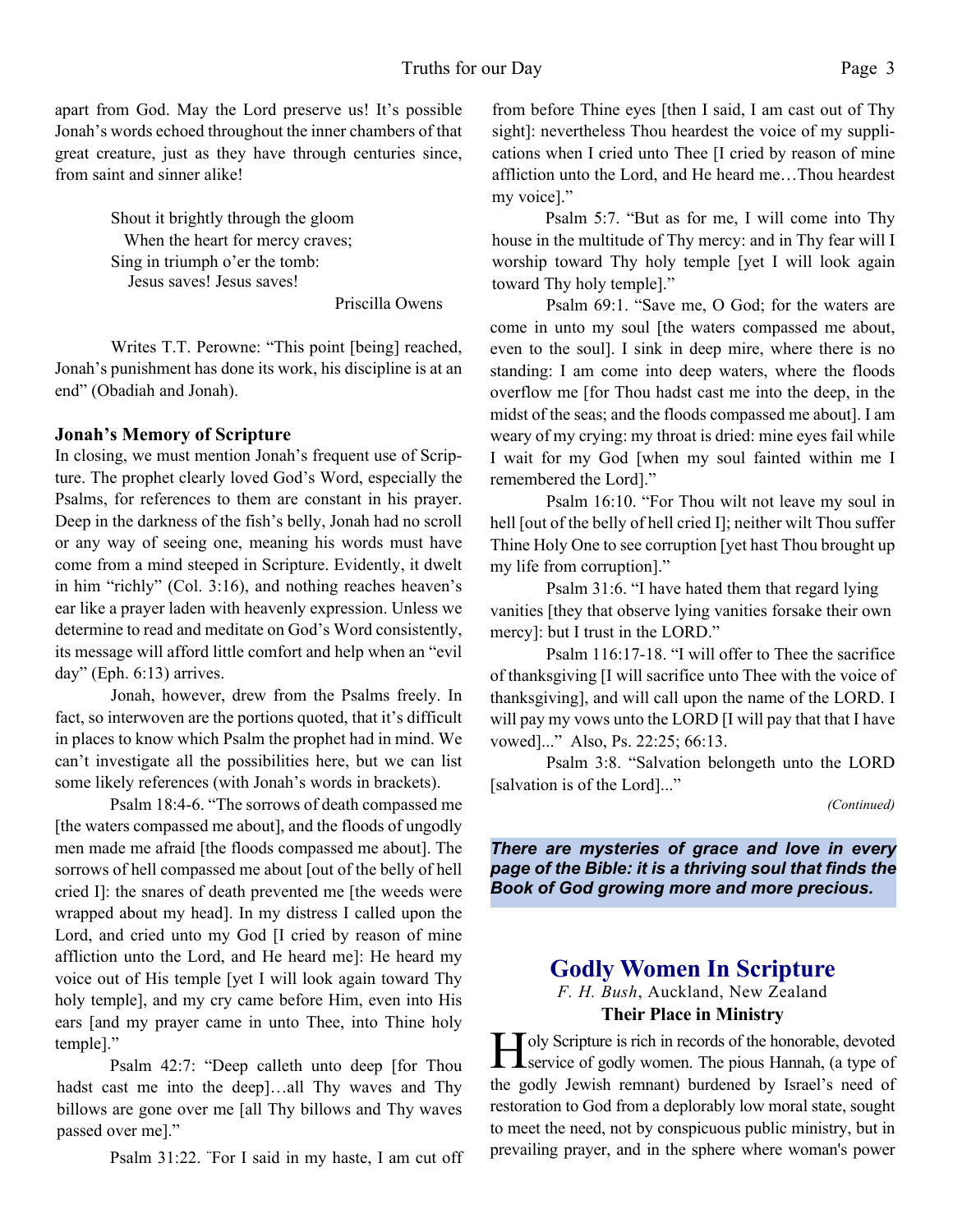tells so greatly for God—the home and family. God entrusted her with the motherhood and molding of one of His most devoted servants, and all Israel was blessed by Hannah's ministry.

It is significant that the names of mothers, whether of godly or wicked Jewish kings, are recorded in 2 Chronicles, for the lives of these kings reflected upon their mothers' training and example, favorably or otherwise.

Wonderful beyond all other motherhood ministries was that committed to the pious virgin of Nazareth– unspeakable Treasure entrusted to human care and ministry, the childhood and training of God's spotlessly holy, beloved Man!

The Holy Spirit records the unfeigned faith of Timothy, which dwelt first in his grandmother Lois, and his mother Eunice. Undoubtedly God used their training and ministry to impart that faith to Timothy. How could Timothy "from a child" (literally, from babyhood) "know the Holy Scriptures?" Because, we are sure, his godly mother and grandmother habitually read them in his infant hearing.

Scripture makes honorable mention of women's ministry in other directions. They spun with their hands "blue, purple, scarlet, fine linen," and goat's hair for the tabernacle (Exod. 35:25, 26) but we never read of them bearing (or officiating with) the vessels of the tabernacle, as did the sons of Kohath. Kohath means "assembly," and the service of his family typifies that of responsible or ministering brethren, which the Lord has NOT apportioned to sisters in Christ.

The Gospels tell of a Martha who received the Lord into her house; (Luke 10:38) of women who followed Him, ministering to Him; (Matt. 27:55) of their superlative devotedness at His cross and tomb; (Luke 23:55, 56; John 19:25; 20:1, 2,, 11-16) and His appearing to the Marys in resurrection before the Apostles saw Him thus.

And what of Mary of Bethany, who alone anointed His body to the burial? For before the other women who "prepared spices and ointments" reached His tomb, He was risen. Mary's fellowship with the Lord, how deep! Where does the Word accord to any man such honor as the Lord gave her? (Matt. 26:13). Of what Christian man do we read that he was FULL of good works and alms deeds, like Dorcas? Acts 9:36. Then, Priscilla, jointly with her husband, expounded to Apollos "the way of God more perfectly," of course in private (Acts 18:24-26). This saintly couple's united love for God was manifested in readiness to surrender life itself for the beloved Apostle, and Paul's touching tribute of gratitude, and that of the churches, is recorded by the Holy Spirit in Rom. 16:3, 4.

Among many of heaven's aristocracy honored in that chapter, are sisters who shone in God-given ministry. Phebe, "a succourer of many, .and of myself also," writes Paul; "Mary, who bestowed much labor on us;" Tryphena and Tryphosa, and "the beloved Persis, who labored much in the Lord."

Christian women at Philippi labored with Paul in the gospel, (Phil. 4:3) in what way is not stated, but it must not be inferred that they engaged in public speaking, which the Word disallows to sisters; for many ways of laboring in the gospel stand open to sisters, some indeed which man could not attempt at all.

## **Their Place Among Believers**

When one scripture furnishes clear, definite instruction, as in 1 Cor. 14:34, 35, a reference to the subject, couched-in indefinite terms, as in 1 Cor. 11:4, 5, should be interpreted in consistency with the clear cut teaching of the other scripture. The subject of 1 Cor. 11:1-7 is the headships there mentioned. God is Christ's Head; Christ is man's Head; man is woman's.

These headships are emphasized and the behavior of the man and woman prescribed in view of them, the reference to praying or prophesying being merely casual, without stating when or where women may engage in them. To learn this, other scriptures must be taken into account.

Thus in 1 Cor. 11, headship expresses authority. Christ in humanity assumed the place of dependence on, and subjection to His God and Father, for the wondrous purposes of redemption, and, (after the resurrection) the revelation of the mystery of the Church, the one Body. He voluntarily remains in subjection to God as His Head, to the end, (1 Cor. 15:28) notwithstanding His essential Deity, which never could alter.

Christian men are placed under Christ as Head to be governed by His authority and will. Woman is placed in subordination to man as her head. Visible acknowledgement of the headships are signified by the man having his head uncovered, and his hair kept short; and by the woman having her head covered, and wearing her hair long. We sorrowfully believe that the deplorable fashions of "bobbed" or cut hair, the disfiguring use of cosmetics, and so called "beauty parlor" adornment is a deadly attack by Satan upon woman's glory.

Clearly, from verses 5, 6 and 15 there are two coverings for a woman; (1) the long hair given by God; (2) the covering which the Holy Spirit forcefully enjoins her to adopt. If she refuses the latter, she is to be deprived of the former. But if it is a shame (or disgrace) to be shorn or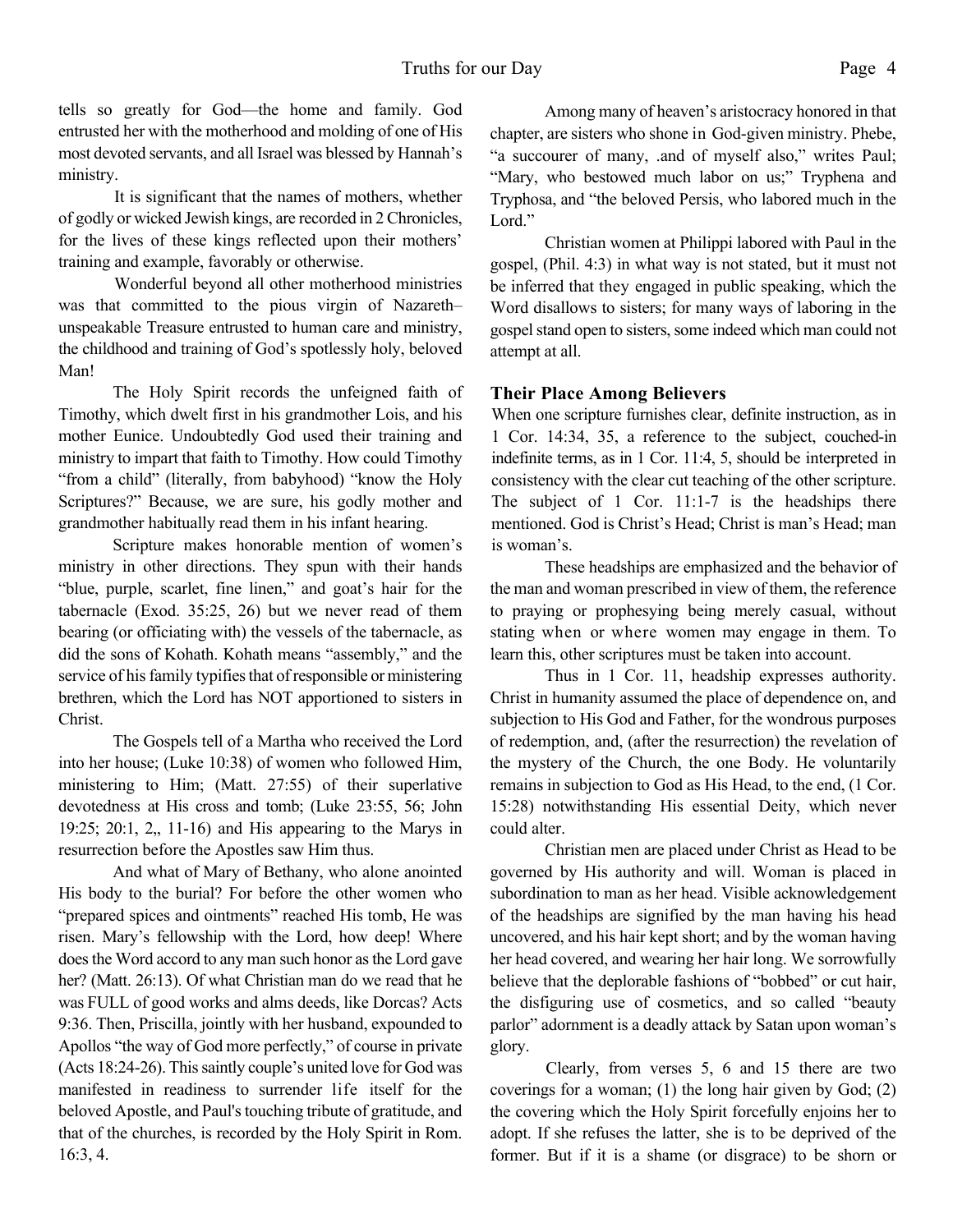shaven, then let her cover her head. The, disgrace of a shorn or shaven head was no inference, but in the Greek of verse 6, is a recognized fact, on the ground of which the Holy Spirit enjoins women to cover their heads.

Another solemn, deeply interesting reason for the Christian woman to wear "the sign of authority." (1 Cor. 11:11, marg.) is, "because of the angels." Angels have been and are deeply interested in prophetic Scriptures unfolding Christ's sufferings, and the glories after these; and they studiously "bend down" to view the things redemption brings us into. 1 Pet. 1:11, 12. God's expressed purpose, in unfolding the unsearchable riches of Christ, the long hidden mystery of the Church, the One Body, is that "principalities and powers in the heavenlies" may study and admire His marvelous wisdom displayed in the order of the Church.

And when the angels can behold in the assembly, godly women modestly attired, in subordination to the Lord's order according to Scripture, it is to them a mirrored representation of Divine wisdom, of the beauteous relationship of the Church to Christ as Head (1 Cor. 11:10). If brethren, too, viewed such with spiritual vision, surely they would tremble to speak or act apart from the authority of the Head—CHRIST.

Remembering that our behavior as saints on earth is viewed and studied from the heavenlies, may we reverently bow to God's purposes and will (Eph. 3:21).

# **In View of 1 Cor. 14:34, 35, and 1 Tim. 2:8**

The local assembly is referred to. Those who claim that because in Christ "there is neither male nor female, for ye are all one in Christ Jesus," therefore woman's place in ministry is the same as man's, forget that Gal. 3:27, 28 views the Church universal as one new man in Christ—the one Body. Distinction of sex and place is clearly seen in the local assembly.

Many Christian women take audible part in prayer and ministry in mixed companies, probably with no sense of condemnation. Some, alas, brush aside the Scriptures with "Oh! but Paul was a crabby old bachelor;" or, "that's out of date now," little realizing the infidel character of such comment upon God's Holy Word (1 Car. 14:37). To treat the commandment of the Lord as a matter of sex rivalry surely argues a low, carnal state of soul.

But surely 1 Cor. 11:5 proves that woman may pray or prophesy! But where?

NOT in the assembly, for 1 Cor. 14:34 says, "Let your women keep silence in the churches; for it is not permitted unto them to speak." NOT in gatherings including men, for 1 Tim. 2:8, 11, 12, show that the men are to pray there. Since women may not do so there, we are justified in inferring that they may pray or "prophesy" in women's gatherings or in private, provided that the headships of 1 Car. 11 are duly honored.

The English version is so explicit in language that no appeal to the Greek is necessary for those willing to bow to God's Word. But, we are told, the practice forbidden by the Apostle was that of excitable Eastern women "chattering" in church; that the verb "lalein" (present infinitive of laleo, I speak) here means "to chatter." If so, why should women be forbidden to chatter in the. churches, and not men? Would it be any less shameful (verse 35) for men to "chatter" there?

Obviously verse 35 contemplates the woman's desire to learn, and they are bidden to ask their husbands at home. Does this not disprove the claim that "chatter" should be substituted for "speak?" For how would the excited chattering alleged in this case help anyone to learn?

Must we depend upon a knowledge of the manners and customs of the Orient. in order to explain the Word of God? or in this instance, to explain it away? No! We should look for the clues and explanations required, in the Word itself.

The fact is, "laleo" is never used in the Scriptures to mean "chattering." The nearest Greek word to "chatter" in the N. T. which we can find is "spermologos," rendered "babbler." in Acts 17:18. Laleo, variously inflected, is rendered "speak" 21 times in 1 Cor. 14:1-29: why should the meaning alter in verse 34?

The adjective "aischron" in verse 35 means "shameful, base, or disgraceful." The unsound inference drawn by some is that this strong word indicates that the women were discussing scandal in church; and so it was not intended to forbid them taking audible part otherwise!. But the discussion of scandal being disgraceful at any time, the false suggestion collapses. For a woman to speak in the church, the Holy Spirit says, is shameful.

Is not the test of spirituality acknowledgment of "the commandment of THE LORD?" (verse 37). If believers obstinately refuse to give up their own way, and wrest "the commandment of the Lord," from its plain meaning, is not that self-will and rebellion? "For rebellion IS AS the sin of witchcraft, and stubbornness IS AS iniquity and idolatry," 1 Sam. 15:23.

1 Tim. 1-3 show how one ought to behave in the "house of God"  $(3:14, 15)$ . Psalms 89:7, 8 and 93:5 impress upon us that self-will or human opinions do not become us in His house, but reverential obedience. Public prayer is treated of in 1 Tim. 2:1, 2, 8. "I will therefore that the men pray." "Aner" means men as distinct from women, (as also in verse 12) and is rendered "husbands" in 1 Cor. 14:35, etc. The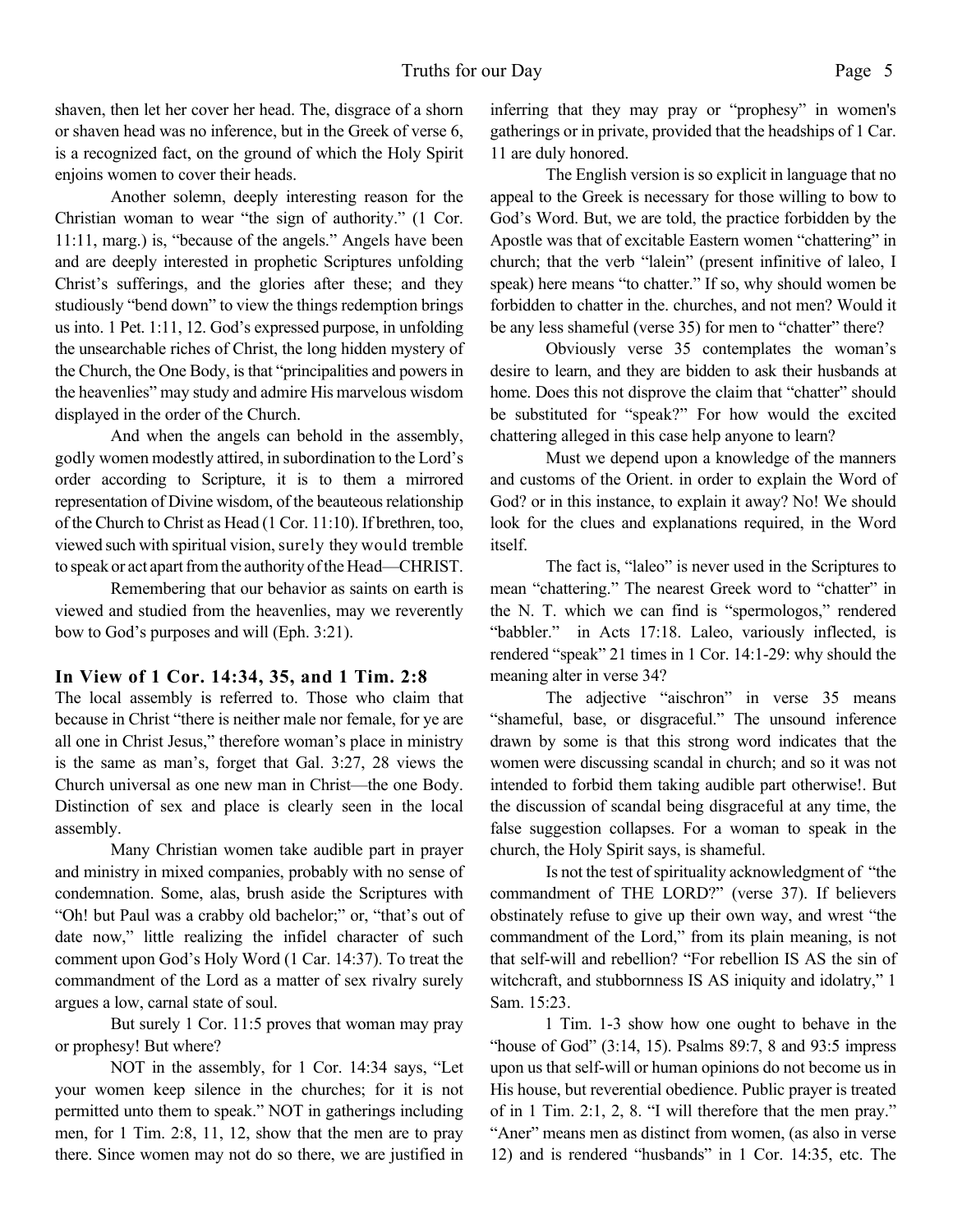distinction is more noticeable, inasmuch as "men" (anthropous) in verses 1, 4 and 5 means all mankind, including women.

Some infer that "in like manner" (verse 9) lends sanction to sisters praying in public audibly, provided that their dress and deportment conforms to. the instructions which follow. Such would insert the verb "to pray" in verse 9, but this would not make good and consistent sense. The Greek grammar does not favor the insertion of "to pray," and with one voice Grimm-Thayer (Lexicon) and Alford's and Expositors' Greek Testaments declare that the sense is "In like manner (or likewise) I will that women adorn themselves," "I will" in verse 8 governing verse 9.

The Lord's reasons for what may to some seem arbitrary commands are:

The priority of man's creation, 1 Tim. 2:13. Clearly, in His eyes it is unseemly that women should be either ascendant or prominent. Woman was taken out of man, and placed under his headship and protection, thus typically showing the Church's relationship to Christ.

Woman's priority in transgression. Adam doubtless was more, guilty, not being deceived, but sinning with his eyes open. But the point is, that woman assayed to explain the mind and command of God, and became thoroughly deceived by the subtle wiles of the Serpent, to the. moral ruin of her posterity as well as herself. Therefore she is forbidden to teach, or to usurp authority, but is to be in quietness. 1 Tim. 2:13.

It is urged that women's preaching has been blessed to the salvation of souls. That does not justify it, any more than Balaam's prophesying justified him. God reserves the right to bless His Word wherever, or by whoever it is spoken, in His sovereign will. "Hath the Lord as great delight in burnt offerings and sacrifices, as in obeying the voice of the Lord? Behold to obey is better than sacrifice, and to hearken than the fat of rams" 1 Sam. 15:22.

Not because of present apparent results on earth of our work, but for obedience and faithfulness to His Word therein, shall we be rewarded at the judgment seat of Christ. May our hearts, in loyal affection, yield that obedience to the Head of the Church.

# **Marriage and the Women's Movement**

Society never made marriage; it found it: marriage is based<br>Son a direct word of God. Our Lord goes behind the Law  $\sum$  on a direct word of God. Our Lord goes behind the Law of Moses, back to the bedrock of creation, and says— "For

#### *Let Christ keep the heart, and the heart shall keep the life.*

this cause" i.e. because God had made a man and a woman, and one woman only—"the twain shall become one flesh: what therefore God hath joined together, let not man put asunder." (Matt. 19:5). Essentially, therefore, marriage is not a legal contract; an economic cornerstone of the State; or a union of mutual love: it is all these, but it is immeasurably deeper; it is an act of God— "God hath joined together"—so making the persons directly responsible to Himself; and it is God, our Lord says, who decreed the union— "He which made them, said, the twain shall become one flesh." God gave away the first bride— "God brought her unto the man" (Gen. 2:22), and so sanctified wedlock for ever.

Thus marriage is one of the primal laws of God; "be fruitful and multiply" is a command that has never been rescinded for the Gentile nations; and all assaults upon the marriage state are thus direct assaults upon Jehovah. Believers now, it is true, may, with the full approval of God, avoid the gracious but binding tyrannies of domestic union for a fuller devotion to Christ: so the Scripture says,— "It is good for a man to be as he is" (1 Cor. 7:26); an abiding exhortation throughout the dispensation, because the reasons given for it (verses 32-35) are abiding, and the "present distress" is thus the age-long tribulation of a pilgrim Church. But the sanctity, the general advisability (1 Cor. 7:2; 1Tim. 5:14; Matt. 19:10- 12), and the fundamental divineness of marriage, remain: a sanctity which has been made final by our Lord's adoption of it as the supreme symbol of His relationship to His Church, His Bride. "Let marriage be had in honor among all" (Heb. 13:4).

For the Holy Spirit, by drawing the veil from God's creative acts, before either man or woman had sinned at all, reveals—like a fossil creation found embedded in a rock— God's bedrock design for manhood and womanhood; an unveiling which carries with it the enormous corollary that Paul's instructions are no local or temporary customs of the East, but the unearthing of God's mind from the very bowels and internals of creation itself. And the first fact thus unearthed is this:—that a profound order runs through the entire creation; and that all things, including God, are involved in this order. For "the head of every man is Christ; and the head of the woman is the man; and the head of Christ is God" (1Cor. 11:3).

In the word "head" dominion is expressed; as in the human body the exercise of dominion over all the members proceeds from the head: so in the family, from man; in the Church, from Christ; in the universe, from God (Olshausen).

As co-equal in substance and Godhead, God and Christ are one and yet the subordination of the Son to the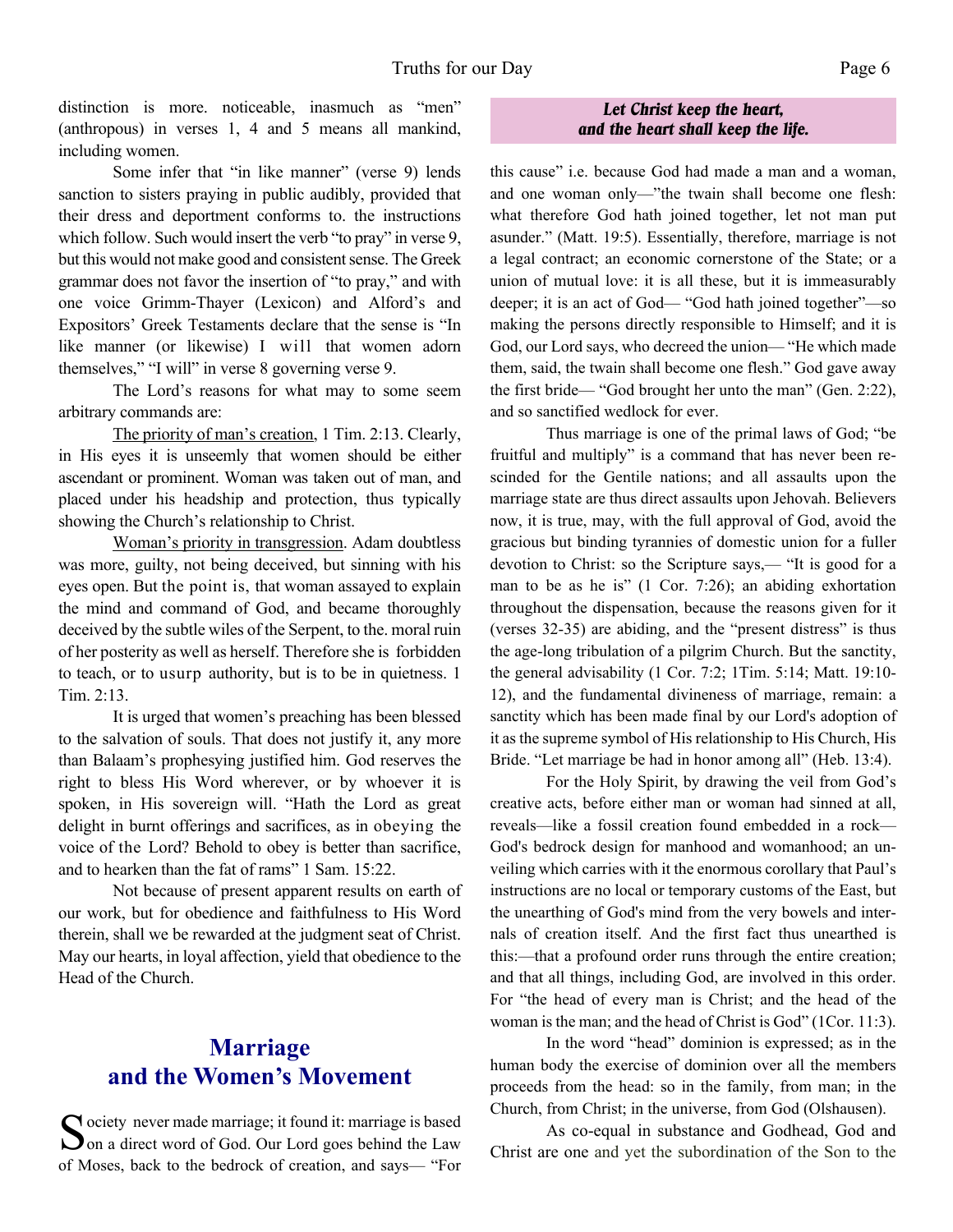Father is inherent and eternal: so, when the woman acquiesces in her subordination to the man, she imitates Christ, and it is no more a dishonor to her than our Lord's subordination is a dishonor to Him, or than the man's subjection to Christ is his disgrace. For each subordination is for the benefit of the one next below. God is the head of Christ to do all that it is in the power of God to do for Christ: Christ is the head of the man to do all that it is in the power of Christ to do for man: so the man is the head of the woman to nourish and cherish her, to provide and care for her, to protect and defend her—to do all that it is in the power of man to do for woman.

The Holy Spirit draws the veil further aside. "The man is the image"—the sovereign's head on the coin— "and glory of God; but the woman is the glory of the man." Adam's body appears to have been molded, either after the design God always had in mind for Christ's body, or else after the actual form of the Son of God as the Jehovah Angel: Eve's, on the other hand, was a creation out of a section of Adam; so that, while both were given dominion over all creation (Gen. 1: 26, 27), Adam was given dominion over her. Eve was no more made in the image of God than she was made in the image of Adam: neither is ever asserted: for she is female —that is, diverse in image from both, a creation by herself; and as his help meet and counterpart, she is man's glory (Prov. 12:4). She reaches her highest through him: she ranks alongside him: if he becomes a king, she becomes a queen. "Doth not nature itself teach you?" Nature is a hieroglyph of grace: so that man and woman's physique is each a revelation of the Creator's will for their function and destiny; and the woman's flowing tresses, contrasted with the man's comparatively uncovered head—the veil (not to conceal the face, but a head-dress) is but an artificial extension of the hair—stamp them for ever, the one as the image and glory of God, the other as the glory of the man. 'For the man is not of the woman'; the man existed before the woman had been created at all; "but the woman of the man"; she drew both her name and nature from him; she slept in his side before ever she awoke in the world, and so is ipso facto subordinate: "neither was the man created for (because of: Alford) the woman, but the woman for (because of) the man"—the woman proceeded from the man because she was intended to serve as his helper, and to complete his existence (Godet). "I will make him an help meet for him" (Gen. 2:18)—a counterpart, a complement; one who, as being unlike, supplies his defects; so that all the man lacks, his other self—for she was created out of him—contributes physically, intellectually, socially; and as hydrogen and oxygen blend to produce water, so man

and woman blend to make the perfect marriage—God's conjoint creation for which Christ died.

As a believer, the wife is her husband's "sister"; as married she is his "wife": as sister she has exact equality in standing and redemption—for "there can be no male and female, for ye are all one in Christ Jesus" (Gal. iii 28) ; as wife, she is subordinate and obedient, even as the Bride, the Lamb's Wife, is subject to Him. For "as the church is subject to Christ, so let the wives also be to their husbands in everything"; a truth which is balanced by its correlated truth— "husbands, love your wives, even as Christ also loved the church" (Eph. 5:24). Calvary is to be the standard of the husband's love. For subordination, woven by the Creator into the very fabric of the social order, is neither a proof nor a badge of inferiority; it is an indispensable barrier against anarchy. No social order which is built in defiance of nature and revelation—and the exact conformity of nature and revelation on sexual relationship is one of the overwhelming facts of the situation—can end in anything but wreckage and anarchy. The child is to obey the parent (Eph.6:1), the subject is to obey the civil ruler (Tit. 3:1), the disciple is to obey the Church ruler (Heb. 13:17), the servant is to obey the master, even though an unbeliever (1 Pet. 2:18); although "in Christ" there is neither male nor female, parent nor child, subject nor ruler, servant nor master. In all these cases the subordinate is frequently the superior; nevertheless, for purposes of order, subordination is essential— "Sarah obeyed," as the Holy Ghost notes with marked approval (1 Pet. 3:6), "calling him lord." Subordination—a subordination which may win the husband (1 Pet. 3:1)—is the part of the wife: love is the equal obligation of the husband. Three times, the wife is bidden to obey, three times the husband to love (Eph. 5).

Nor is marriage the only relationship which is regulated by the creative act. "I permit not a woman to teach"—as wider than 'evangelize' or 'preach,' the word includes all public instruction—"nor to have dominion over a man,"—the second clause is vitally linked with the first— "but to be in quietness" (1 Tim. 2:12). Women may teach women (Titus 2:4), and children (2 Tim.3:15), and instruct individuals, as did the woman of Sychar (John 4:28), Mary (John 21:18), and Priscilla (Acts 18:26): she may thus teach four-fifths of the human race: but publicity in mixed assemblies, hitherto neither desired nor approved by the great majority of those to whom the Holy Ghost has given the magnificent title of "daughters of the Lord God Almighty," is strictly prohibited. It is now her forbidden fruit. "For" the root reason is again inextricably intertwined with the creative act— "Adam was first formed, then Eve." It is not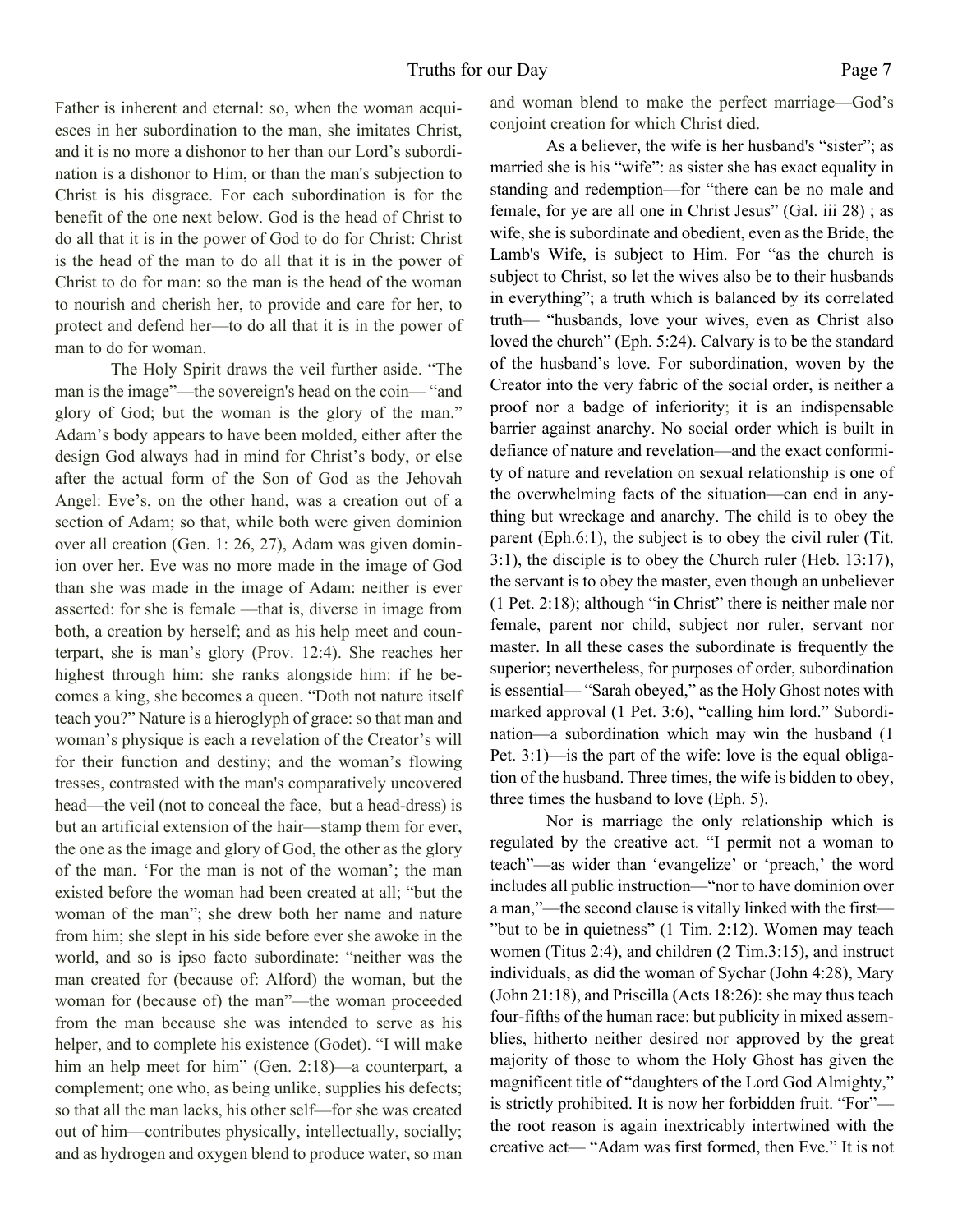personal disqualification, for inherent superiority in everything belongs to neither sex: but the order in which He created them has revealed God's design for their relationship; and superiority in status lies with the man, together with natural aptitude for initiative and rule. Nor is it with particular classes of women, such as loose Corinthians, or women in particular localities, as in Ephesus or Corinth, but with women as women that Paul deals; and it is "all subjection" that he commands, that is, complete subordination.

"I suffer not a woman to teach"; "be ye imitators of me, even as I also am of Christ" (1 Cor. 11:1)—a commanded imitation, occurring in the very context of the headship of the man, the meaning of which a child cannot mistake, and the force of which a giant cannot overthrow. Very solemnly our Lord rebukes a church officer for neglecting to enforce this rule;— "I have THIS against thee, that thou sufferest the woman Jezebel to teach" (Rev. 2:20). They alone hold the true custody of woman's honor who counsel her to obey her God.

But there is a second reason for the prohibition to teach. "For Adam was not beguiled"—that is, he fell with open eyes, and through love of his wife— "but the woman being beguiled"—being caught, being trapped, as the sole direct victim of the Tempter; Adam is nowhere said to have come into contact with the Serpent at all— "hath fallen into transgression"—and so induced the fearful entail of sin upon the race. Because of a misuse so grave God has now explicitly forbidden to the woman an initiative which He had never given her: her interpretation of Scripture in Eden, and her rejection of the Word of God, have permanently disqualified her for the more responsible and prominent functions of teaching. Adam's sin was the greater, for the prohibition of the Tree he received direct from God, while she received it only from him; and, as a gift put into his hands by God, he was responsible to control her: nevertheless her sin revealed her incapacity for initiative; and so drew from Jehovah the first verbally expressed subordination— "Thy desire shall be to thy husband, and he shall rule over thee" (Gen. 3:16).

The subtlest and deadliest sects today spring from repetitions of this primal sin. The bulk of Spiritualistic mediums, who are women; Theosophy, founded by Madame Blavatsky, and propagated by Mrs. Besant; Christian Science, organized throughout by Mrs. Eddy; the New Thought Church, the manufacture of Mrs. Sears;—all these are, or were, Spiritualistic mediums. Women, again a pliant tool, is listening once more to the reappearing Serpent.

But the disability is not eternal, Presumably, in so far as the subordination sprang, not from the woman's mode

of creation, but from her priority in sin, it will ultimately disappear, together with its sign—travail in childbirth; but meanwhile the prohibition of public instruction abides in full dispensational force,—as is proved by the continuance of travail in childbirth.

Our heavenly Father wishes us to live in constant dependence on His providence, and every day to exercise confidence afresh in presence, promise and care; and He wishes this, because it honors Him; it secures us from danger, preserves us from care, and opens a source of perpetual comfort to us.

# **The Ministry of Women**

*T. Ernest Wilson* (Part 5 of 8 of the series The Church in the Pastoral Epistles) 1 Timothy 2:9-15; 5:2-16; Titus 2 3-5

Prior to the advent of Christianity, the position of wom-<br>en in pagan Greece and Rome was decidedly inferior.  $\Gamma$  en in pagan Greece and Rome was decidedly inferior. As in Islam today, they were forced to lead very secluded lives. With some exceptions, the wife was regarded merely as a piece of property completely under the control of her husband. History shows that Christian teaching concerning women stood in sharp contrast to anything found in the heathen world.

"Luke's Gospel especially emphasizes our Lord's attitude to women. It was one of courteous sympathy. It gives the account of His anointing by the city sinner in chapter 7 and of the gracious service of Martha and Mary of Bethany, 10. 38-42. Luke 8. 2-3 mentions three women by name who ministered unto Him. This is the only passage in the Gospels which tells how Jesus and His disciples lived when they were not entertained by hospitable persons. Women were last at the cross and first at the tomb.

But as regards public ministry, it is significant that twelve men were chosen to be apostles. At the institution of the Lord's supper in the upper room, only men were present. The apostolic commission in Matthew 28:16-20 was given to men only. Later Paul mentions only men as witnesses to the resurrection in 1 Corinthians 15.

Paul in his categorical instructions as to the position of women in the church has been accused of being a confirmed bachelor, completely out of sympathy with the opposite sex. But no one who reads Romans 16, and consid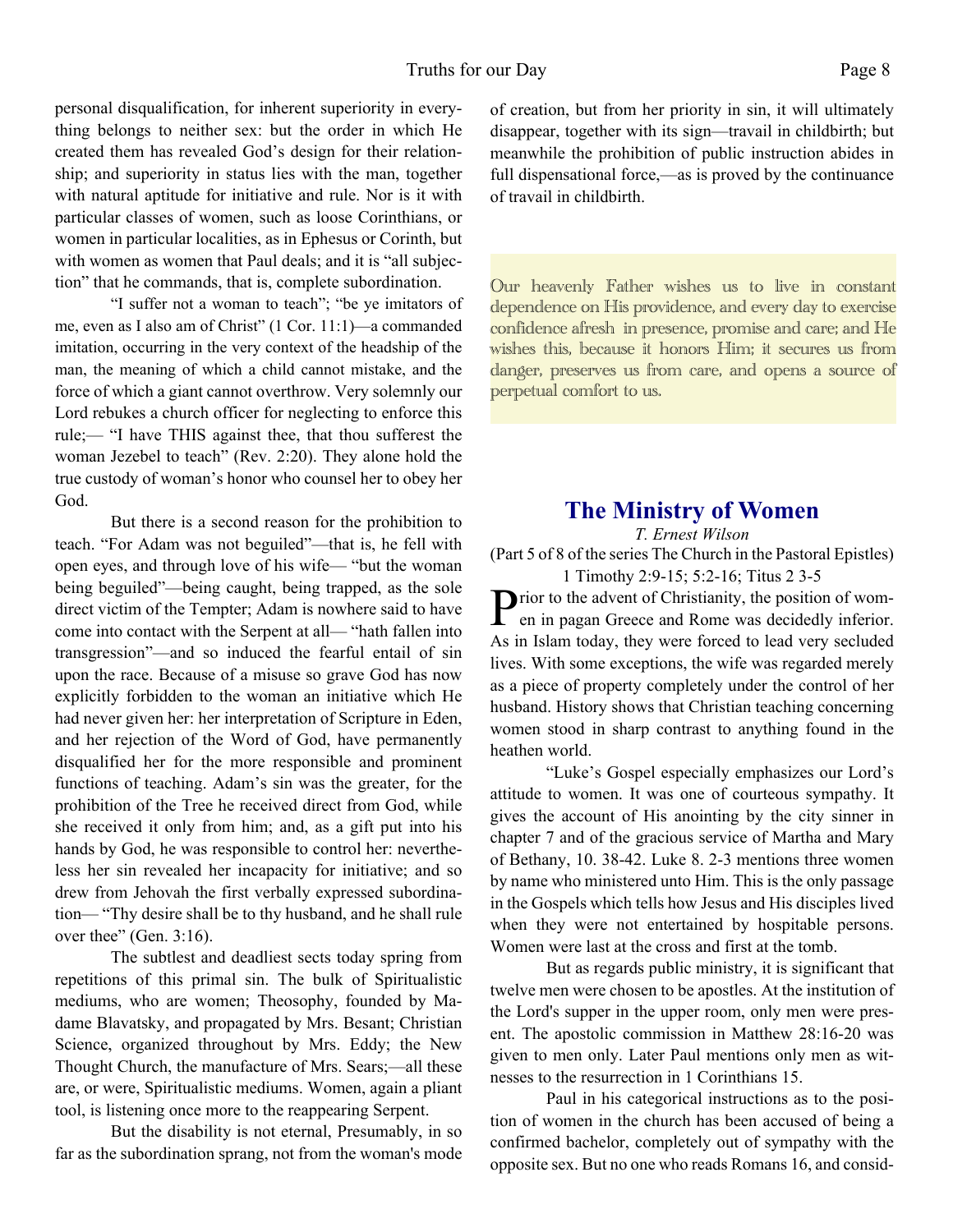ers the courteous and appreciative things that he says about a number of women, could have any doubt about his sympathy with the valued service of those about whom he writes. But far more important than what others may say is the fact that what Paul writes in this regard has apostolic authority behind it and the stamp of divine inspiration upon it.

Paul's teaching is that in the oneness of the body there is neither male nor female, Gal. 3:26-28, but in the public ministry of the Word in the church there is a difference. Three main passages in his Epistles deal with the subject: 1 Cor. 11:2-3; 14:34-35; 1 Tim. 2. 12. The last two enjoin silence on the woman in the church. Some would soften this by translating it as "to be quiet." But Paul makes his meaning clear in 1 Corinthians 14:34 by adding, "for it is not permitted unto them to speak" and again "for it is a shame for women to speak in the church," (14. 35). Then he adds, "If any man think himself to be a prophet, or spiritual, let him acknowledge that the things that I write unto you are the commandments of the Lord," (14:37).

At Corinth, Paul's teaching of emancipation from the principle of law gave rise to an over-emphasis on freedom. Apparently one of the abuses at Corinth was the fact that women took part publicly and that without having their heads covered. Paul corrects the uncovered head in chapter 11 and the abuse of taking part publicly in chapter 14. He says categorically that the woman must be silent in the church.

The instructions in 1 Timothy 2 concerning the position of women in the church emphasizes what he had taught six years previously to the Corinthians. The Corinthian passage has its background in the order established at creation, but the teaching in 1 Timothy is based on what happened at the fall. Eve, instead of consulting her head, Adam, when she was tempted, acted independently with disastrous consequences, not only to herself but to all her posterity. It is a well-known fact that many of the heretical cults today were either started or greatly influenced by women.

There are four keywords relating to the sister in 1 Timothy 2:9-15; sobriety, subjection, silence and salvation. In 1 Corinthians 11 the problem had been the refusal of the head covering, here it is the other extreme of over-decoration, the adornment of the natural glory and the extravagance of weaving gold and jewels into the hair. Peter, referring to the same subject, says, "Whose adorning let it not be that outward adorning of plaiting the hair, and of wearing of gold, or of putting on of apparel; but let it be the hidden man of the heart . . . the ornament of a meek and quiet spirit, which is in the sight of God of great price," 1

Pet. 3:3-4. Paul uses the term "sobriety" twice and "silence" twice. His words appear to be more emphatic in Timothy than in 1 Corinthians.

The last verse in chapter 2, "Notwithstanding she shall be saved in child-bearing if they continue in faith and charity and holiness with sobriety" has given rise to a good deal of controversy as to its meaning. There are two main interpretations: (i) That it refers to the promise of the Redeemer, the seed of the woman. The woman shall be saved through the childbearing, namely, the birth of Christ, (ii) That the salvation is from daily temptation through occupation with her sphere in the home and raising a family. In Genesis there was a twofold sentence on the woman as a result of the fall, (i) In sorrow she would bring forth children and (ii) she was to be in subjection to her husband. It is very likely that the salvation referred to in verse 15 is not the salvation of her soul, but daily salvation in her primary function of taking care of the home and her children.

To summarize, the apostle teaches that women are not to take part audibly in public worship; this includes preaching, praying in a mixed company and teaching men in public. This does not mean that a woman may not teach her children, for Timothy himself was taught the Scriptures by his mother and grandmother. There is the exhortation too in Titus 2. 3-4 that the aged women are to teach or train the younger women to be sober, to love their husbands and to love their children. She must never usurp the authority that God gave to the man to lead in the public ministry in the church. This is the pattern established in Scripture.

The comments of W. H. Hoste on 1 Timothy 5:5 and Titus 2. 3 are very much to the point: The qualifications of a true widow indicate clearly some phases of women's work. They are sevenfold:

- (i) She must be a woman of prayer, like Anna;
- (ii) Well reported of for good works, like Phoebe or Priscilla;
- (iii) Have brought up children, like Lois or Eunice;
- (iv) Lodged strangers, like Lydia;
- (v) Washed the saints feet, like Mary;
- (vi) Relieved the afflicted, like Dorcas;
- (vii) Diligently followed every good work, like Persis. Then, again, the elder women are exhorted to teach

(not, it must be noted, the brethren, but) the younger women "to be sober, to love their husbands…" It seems clear that the home is the typical sphere for the women, and that her service, though it may be varied, should always be in keeping with this. It would clearly not be the mind the Lord, if a desire for prominent service led anyone to neglect the humbler and more prosaic duties of the home life.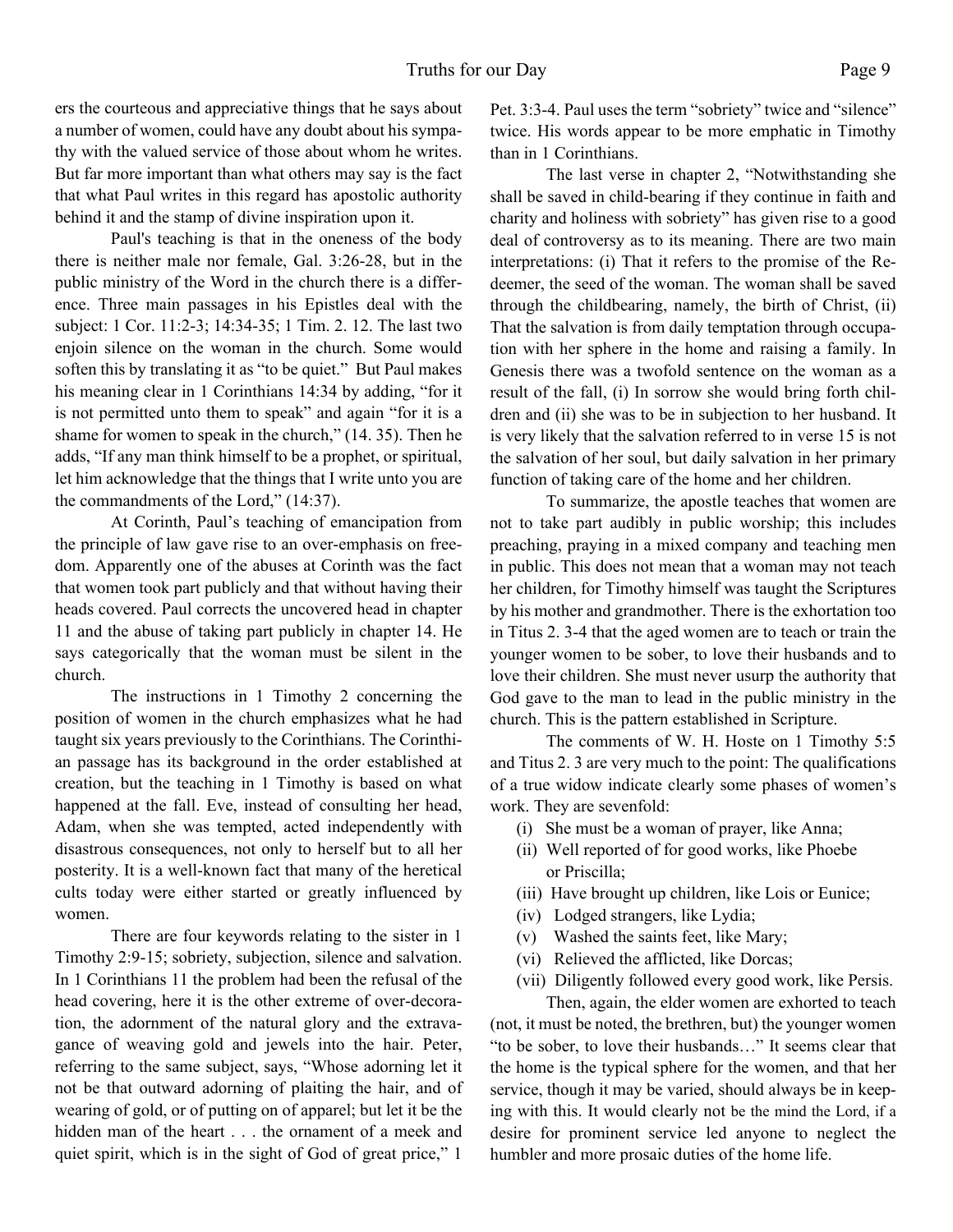#### Truths for our Day Page 10

**The greatest damage has been done to God and His servants by seeking to imitate the world. We can do the world no greater injury. The wider the gap between us and the world, the better for the world and ourselves too. We need not the world to satisfy us; we have joys and expectations our own, and they are enough.**

# **The Uncut Hair**

**Divine Command or Human Choice?** *Gelson Villegas*, Venezuela

#### **The Truth Established**

The Bible expresses this truth in these words: "Doth not even nature itself teach you, that, if a man have long he Bible expresses this truth in these words: "Doth not hair, it is a shame unto him? But if a woman have long hair, it is a glory to her: for her hair is given her for a covering." (1 Cor. 11:14-15). Without doubt, the contrast helps us, in both cases, to understand the force of the teaching. Just as it is dishonorable to the man to wear long hair, it would be equally dishonorable to a woman not to allow her hair to grow long, which it would if she did not cut it (this fact is inferred from verse 6 of this chapter when it says that " . . . if it be a shame for a woman to be shorn or shaven. .") In the same way that it is honorable for a woman to not cut her hair, it is dishonorable for the man to do so. In verse 15, it is explained that the hair of a woman functions in place of a veil or covering that has been given her for the requirements of assembly gatherings and her service for God. In other words, in every place the woman wears her natural veil (her own hair) as a glory that God has given to her and, without doubt, such obedience brings glory to our God.

#### **The Truth Disputed**

The dispute of the truth is no novelty, neither in relation to the theme that occupies us here nor in relation to any other subject of Biblical doctrine. Since the garden of Eden, Satan has questioned the truth of God and, without doubt, achieved that result so that our first fathers, by refusing what God had told them, did the will of the devil and not that of God. So that to hear arguments against a woman allowing her hair to grow long is an evidence that the evil one hasn't ceased his work of opposing the revealed will of God and that he continues to use as 'stooges' many today that are called Christians, but who don't have a disposition to submit themselves unconditionally to the voice of God.

With respect to this, some say, "It is true that the

Word commands that the woman not cut her hair, but it doesn't say how long it should be." The question for these is, "If God has not said how long it should be, is there someone wiser and more authorized than He who can say how long it should be? Has God left it to my or your responsibility to say how long it should be when God has not said so?"

## **Hypothetical Cases Raised**

Others have presented the hypothetical case of sisters, who because they would allow their hair to grow without cutting it, would find it reaching such a length that it would drag on the floor. Thus they say, triumphantly, "This would not be a good testimony!" But the Saducees presented to the Lord the hypothetical and extreme case of a woman who was married to seven husbands (therefore she was left a widow consecutively seven times!) and with them the consequent problem was whose husband she would be in the resurrection. As all know, the Lord told them that the question showed their ignorance of the Scriptures and the power of God (Matt. 22:23-33). In this regard, we should notice that the little question wasn't so innocent, because it carried with it the purpose of denying, no more or less, the doctrine of the literal resurrection of the body. Without doubt, every question to that which God has revealed in His Word carries with it a perverse and diabolical purpose. Now, if the sincere fear of some that the hair of a dear sister would drag on the floor were verified, it would be an exception that the Legislator would attend to. Touching this, no pious sister would be left with no way out of that untidy situation that would not glorify God and leave her soul in peace.

Neither have those ceased who pretend to have a Biblical basis to "prove" that a sister is permitted to cut her hair. They cite, for example, the vow of the Nazarite in Numbers 6. ". . when either man or woman shall separate themselves to vow a vow of a Nazarite to separate themselves unto the Lord:" (6:2), and "all the days of the vow of his separation there shall no razor come upon his head . . ." (6:5). The argument that these present, therefore, is that since they were not to cut their hair during the time of their vow of consecration to God, men as well as women, then they had to cut their hair at the end of the vow. With respect to this, it is helpful to hear the explanation by Matthew Henry on this passage. He teaches that what was true of both sexes in this passage is the possibility of one committing oneself to a vow as a Nazarite, but that a woman to bind herself with the vow of a Nazarite, it would be under the conditions and limitations that we find in